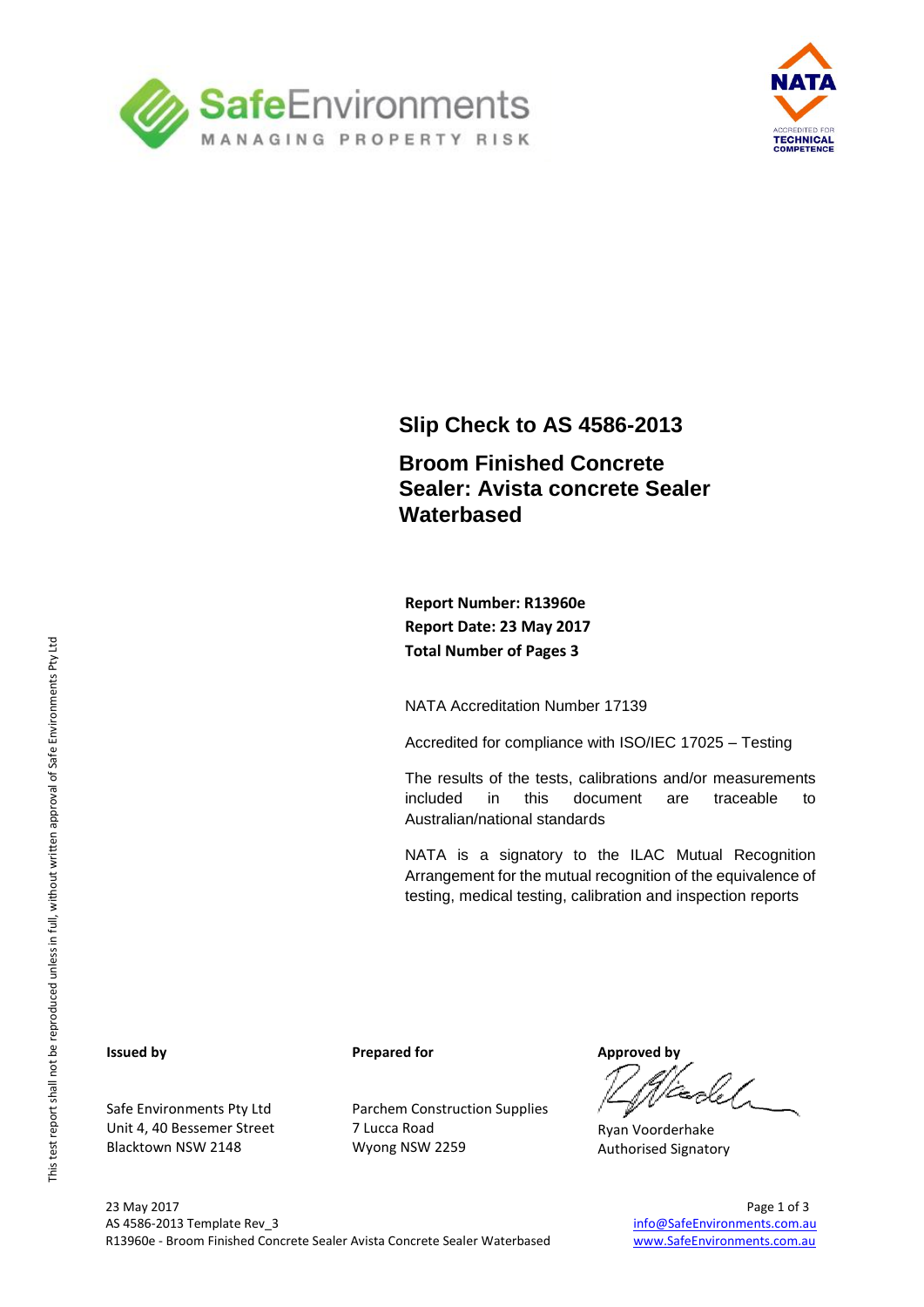



23 May 2017

# **Test Report No. R13960e**

## **Slip Resistance Classification of New Pedestrian Surface Materials**

**AS 4586-2013 Appendix A (Wet Pendulum Test)**

The slip resistance classification has been determined for unused surfaces using specific conditions. Factors such as usage, cleaning systems, applied coatings and patterns of wear may affect the characteristics of the surface after classification. Standards Australia Handbook 198:2014 *Guide to the specification and testing of slip resistance of pedestrian surfaces* provides guidance for the selection of slip resistant pedestrian surfaces classified in accordance with AS 4586-2013. It is recommended that this test report be read in conjunction with AS 4586 and HB 198.

| Requested by:                | <b>Parchem Construction Supplies</b>                   |              |                                |  |  |
|------------------------------|--------------------------------------------------------|--------------|--------------------------------|--|--|
| Client Address:              | 7 Lucca Road                                           |              |                                |  |  |
|                              | Wyong NSW 2259                                         |              |                                |  |  |
| Product Manufacturer:        | <b>Parchem Construction Supplies</b>                   |              |                                |  |  |
| <b>Product Description:</b>  | <b>Broom Finished Concrete</b>                         |              |                                |  |  |
|                              | Sealer: Avista concrete Sealer Waterbased              |              |                                |  |  |
| Test conducted according to: | AS $4586:2013$ Appendix A                              |              |                                |  |  |
| Location:                    | Slip Check Pty Ltd Test Facilities, Blacktown NSW 2148 |              |                                |  |  |
| Conducted by:                | <b>Hayden Davies</b>                                   |              |                                |  |  |
| Date:                        | 16 May 2017, 17 May 2017                               | Temperature: | $20^{\circ}$ C                 |  |  |
| Sample:                      | Unfixed                                                | Cleaning:    | None                           |  |  |
| Rubber slider used:          | Slider 96                                              | Conditioned: | Grade P 400 paper dry followed |  |  |
| Slope of specimen:           | Tested on a flat level surface                         |              | by wet lapping film            |  |  |
| Direction of Test:           | NA.                                                    |              |                                |  |  |

|                            | Specimen 1 Specimen 2 Specimen 3 Specimen 4 Specimen 5 |    |    |    |    |
|----------------------------|--------------------------------------------------------|----|----|----|----|
| Mean BPN of last 3 swings: |                                                        | 64 | 63 | 64 | 65 |

| <b>Reported SRV of Sample:</b> | 63 |
|--------------------------------|----|
| <b>Class:</b>                  | Р5 |

This test report shall not be reproduced unless in full, without written approval of Safe Environments Pty Ltd

This test report shall not be reproduced unless in full, without written approval of Safe Environments Pty Ltd